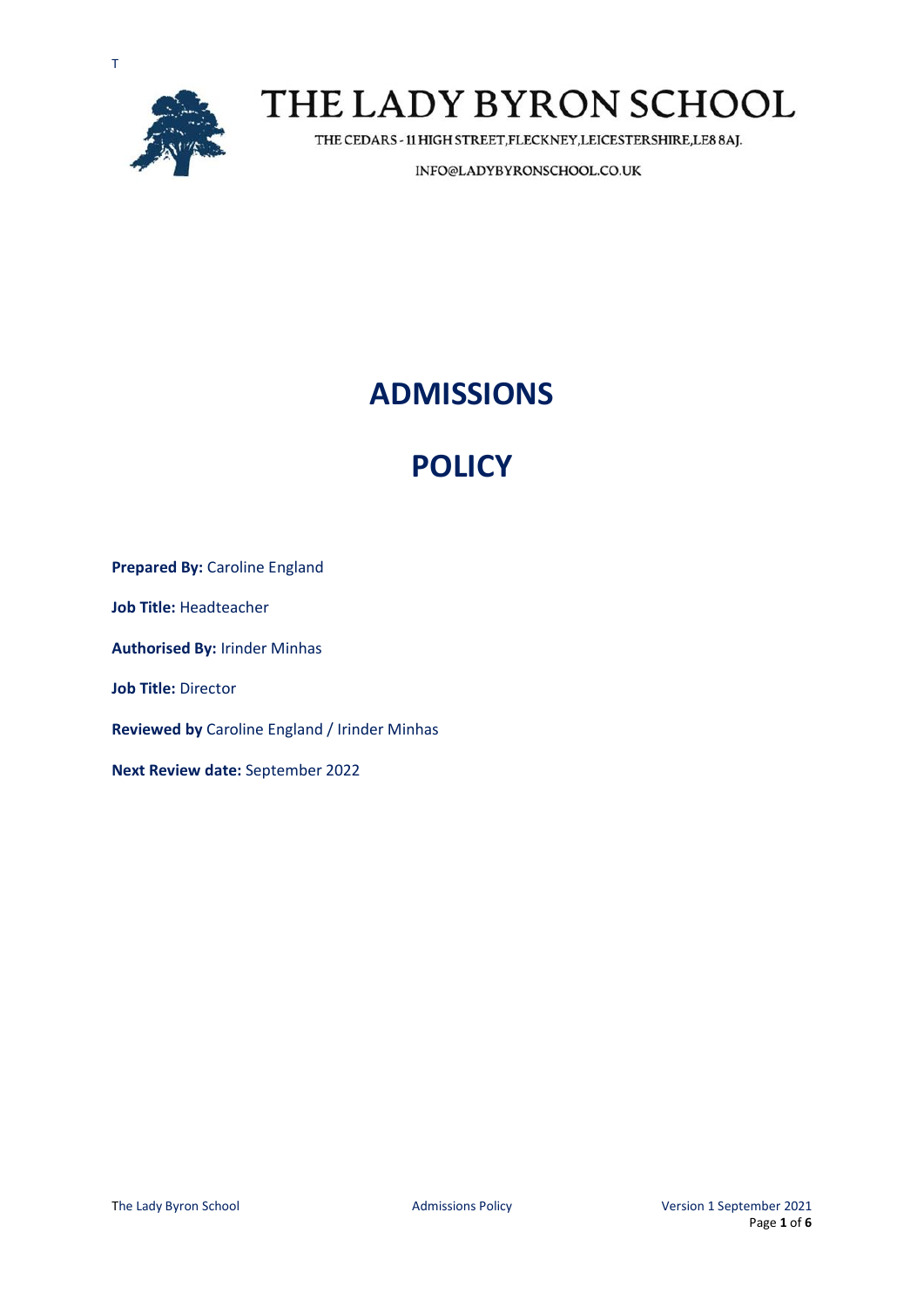

THE CEDARS - 11 HIGH STREET, FLECKNEY, LEICESTERSHIRE, LE8 8AJ.

INFO@LADYBYRONSCHOOL.CO.UK

### Contents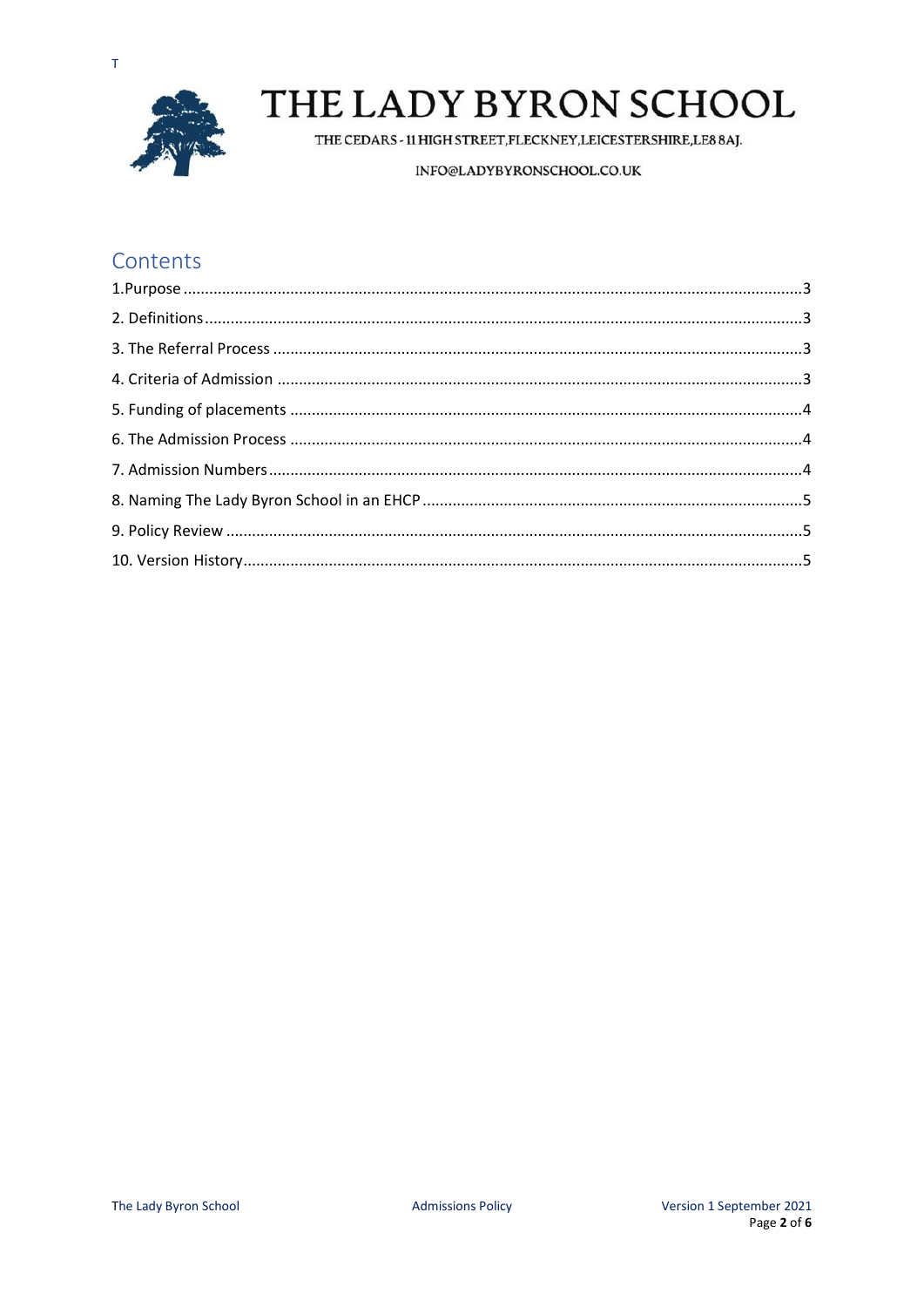

THE CEDARS - 11 HIGH STREET, FLECKNEY, LEICESTERSHIRE, LE8 8AJ.

INFO@LADYBYRONSCHOOL.CO.UK

### <span id="page-2-0"></span>**1.Purpose**

1.1 The Lady Byron School is an independent special school which provides education for primary and secondary age children diagnosed with autism who hold an Educational Heath care Plan (EHCP).

### <span id="page-2-1"></span>**2. Definitions**

- 2.1 "The Trust" means The Lady Byron School
- 2.2 "The school" and "LBS" means The Lady Byron School
- 2.3 "Parent" refers to parents, carers / legal guardians.

#### <span id="page-2-2"></span>**3. The Referral Process**

3.1 Once there has been a referral requesting a place at The Lady Byron School, the Director and members of the senior leadership team will request the following information:

- -An up to date Education, Health and Care Plan (EHCP)
- -Any information from reviews held at the young persons most recently attended educational setting
- -Any reports deemed appropriate from professionals involved with the young person
- The parents/carers of the young person in question will also be invited to visit the school and to meet designated members of school staff. There will also be a decision as to whether the young person themselves will benefit from a visit to the school.

#### <span id="page-2-3"></span>**4. Criteria of Admission**

4.1 When making a decision on the suitability of a prospective young person attending The Lady Byron School, the following criteria apply:

- The young person must be between 9 and 15 years of age initially.
- Have a diagnosis of Autism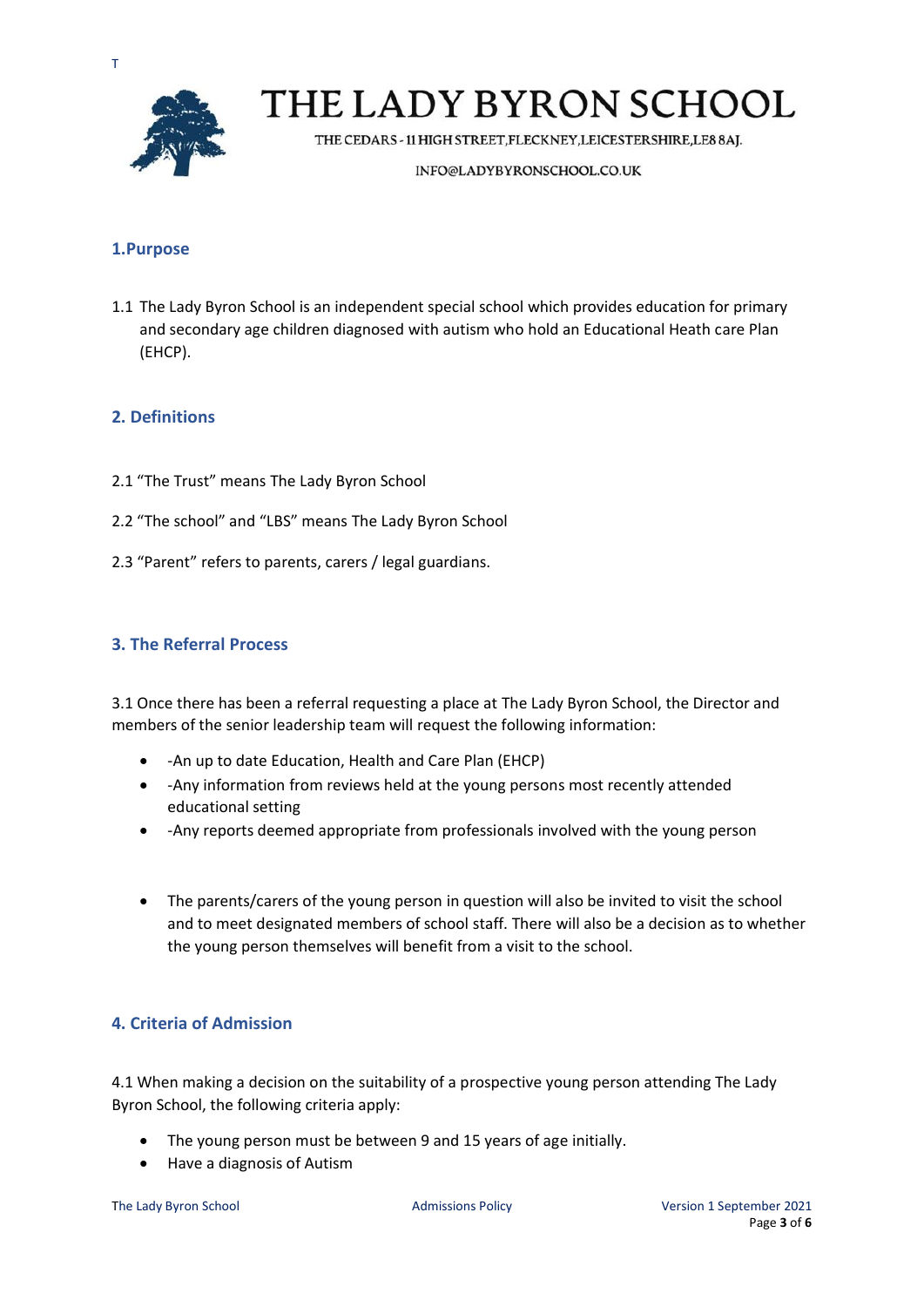

THE CEDARS - 11 HIGH STREET, FLECKNEY, LEICESTERSHIRE, LE8 8AJ.

#### INFO@LADYBYRONSCHOOL.CO.UK

- Have an Education, Health and Care Plan (EHCP)
- Be deemed to be suitable for the curriculum provided by The Lady Byron School.

#### <span id="page-3-0"></span>**5. Funding of placements**

5.1 The majority of young persons attending The Lady Byron School will be funded by the local authority in which they reside. It is therefore essential that the named local authority give their agreement of the placement in writing.

### <span id="page-3-1"></span>**6. The Admission Process**

6.1 Before a young person is officially placed on roll at The Lady Byron School, the following process will have been followed:

- If a local authority recognises that a child's needs will best be met by our expertise they will make a referral to us. Alternatively, parents can contact the school directly to book a meeting with a Director or Head of School to view the school. If parents are interested in a place for their child, The Lady Byron School will request to see the EHCP and any relevant professional reports.
- Where a child is currently attending a different school or educational provision, a Director or member of the Senior Leadership Team will aim to visit that setting to observe the child. This is to aid in the assessment of whether The Lady Byron School is able to meet the needs of the child.
- The young person may be invited into The Lady Byron School for further informal assessment. This informal assessment will usually include attending for a minimum of half a day and joining in classes with prospective peers.
- The aim of the informal assessments is to establish an understanding for how the young person reacts to the environment. Occasionally the placement may not be suitable if a learner does not have an appropriate peer group. Following an informal assessment, The Lady School will feedback to parents to inform if the school feels able to meet the needs of the child as outlined in the EHCP.

### <span id="page-3-2"></span>**7. Admission Numbers**

7.1 The Lady Byron School will resist admission where it is considered such admission would be incompatible with the efficient education for other young people.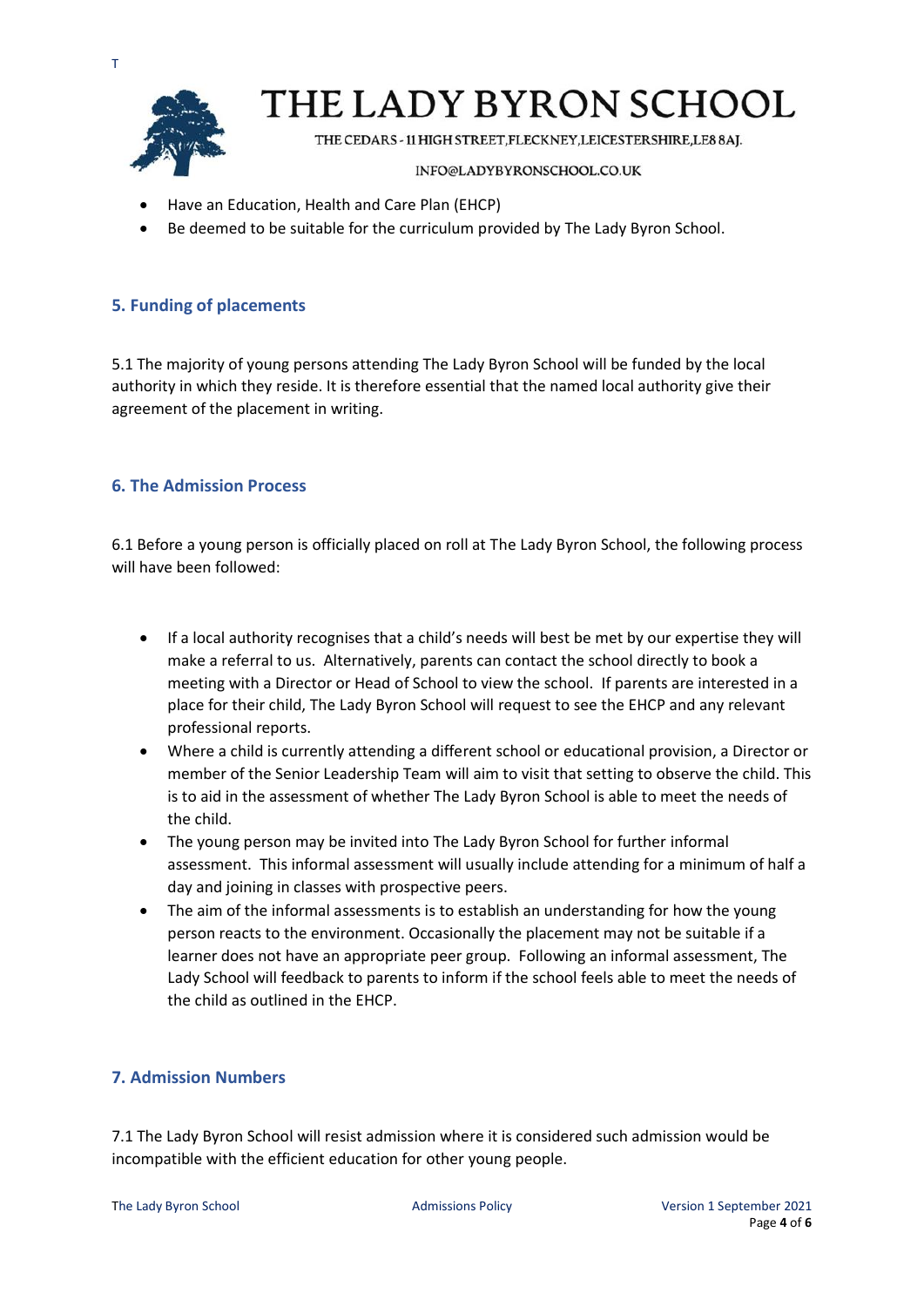



THE CEDARS - 11 HIGH STREET, FLECKNEY, LEICESTERSHIRE, LE8 8AJ.

INFO@LADYBYRONSCHOOL.CO.UK

7.2 Following an assessment by the school of the potential impact of admission, applications will be considered on a case by case basis. Where the school's agreed and preferred maximum number of learners in any one year group is exceeded The Lady Byron School will not accept further admissions for that year group. On occasion, this may mean that children of certain age groups cannot be admitted even when there are vacancies in other parts of the school. The maximum number of young persons The Lady Byron School would take is 25 young persons.

### <span id="page-4-0"></span>**8. Naming The Lady Byron School in an EHCP**

8.1 Where a local authority intends to name The Lady Byron School in an EHCP and have notified The Lady Byron School of this, the Directors, or Headteacher will respond to this request within 15 days. In considering incompatibility, the Directors or Headteacher will have regard to, whether any reasonable steps might be taken to avoid incompatibility, relevant statutory guidance and the health and safety of other learners and staff.

8.2 Where the considered view is that the naming of The Lady Byron School is not appropriate, the decision and reasons will be sent in writing to the relevant local authority.

8.3 Should a parent or guardian of a child appeal to the SEND Tribunal to request that The Lady Byron School is named in the EHCP, The Lady Byron School agrees to be bound by the decision of the Tribunal

### <span id="page-4-1"></span>**9. Policy Review**

9.1 This policy will be updated as necessary to reflect best practice and to ensure compliance with any changes or amendments to relevant legislation.

9.2 To ensure effectiveness, this policy will be monitored and evaluated through staff training and discussion.

9.3 Incidents will be logged and reviewed, and all staff made aware, in order to demonstrate success.

9.4 This policy was last reviewed in September 2021

### <span id="page-4-2"></span>**10. Version History**

| <b>Version Number</b> | <b>Point Number</b> | Amendment |
|-----------------------|---------------------|-----------|
|                       |                     |           |
|                       |                     |           |